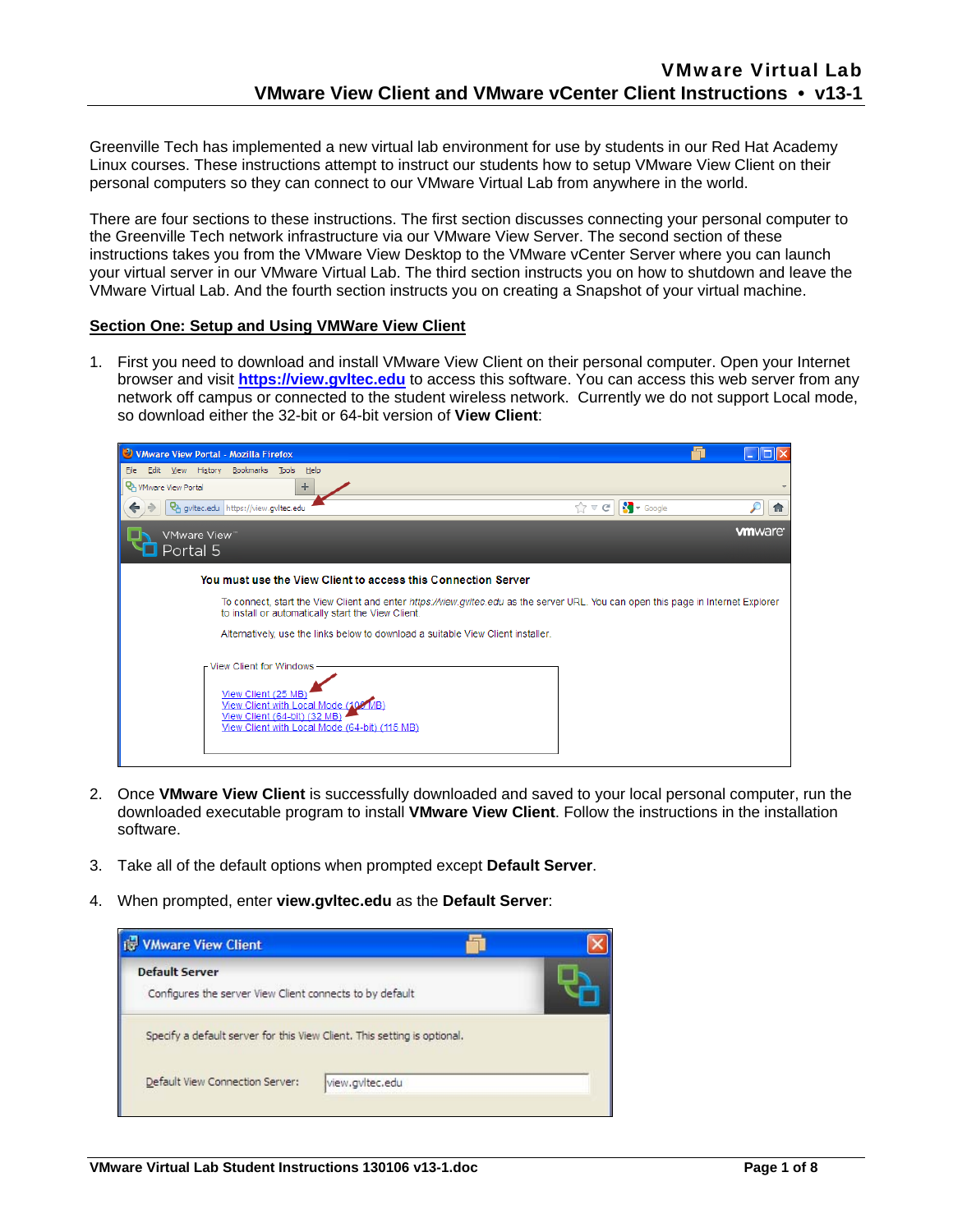5. When **View Client** is successfully installed, there should be an icon on your personal computer's desktop to launch **VMware View**:



6. Click on the **VMware View Client** icon and launch **View**. Click on the **Connect** button to connect with **VMware View Server** on the Greenville Tech network (backbone):

| <b>Whware View Client</b>   |                                                                  |             |
|-----------------------------|------------------------------------------------------------------|-------------|
| <b>vm</b> ware <sup>®</sup> | <b>EDPC</b> olP                                                  |             |
|                             | <b>D</b> VMware View 5                                           |             |
|                             | Enter the host name or IP address of the View Connection Server. |             |
| Connection Server:          | view.gvltec.edu                                                  | $\ddotmark$ |
| Support Information         |                                                                  |             |
| Connect                     | Help<br>Exit                                                     | Options >>  |
|                             |                                                                  |             |

7. Currently the servers in our VMware infrastructure are "self-signed" so you will see several server certificate related warnings about this during the log in process. Click **Continue** when prompted as shown below:

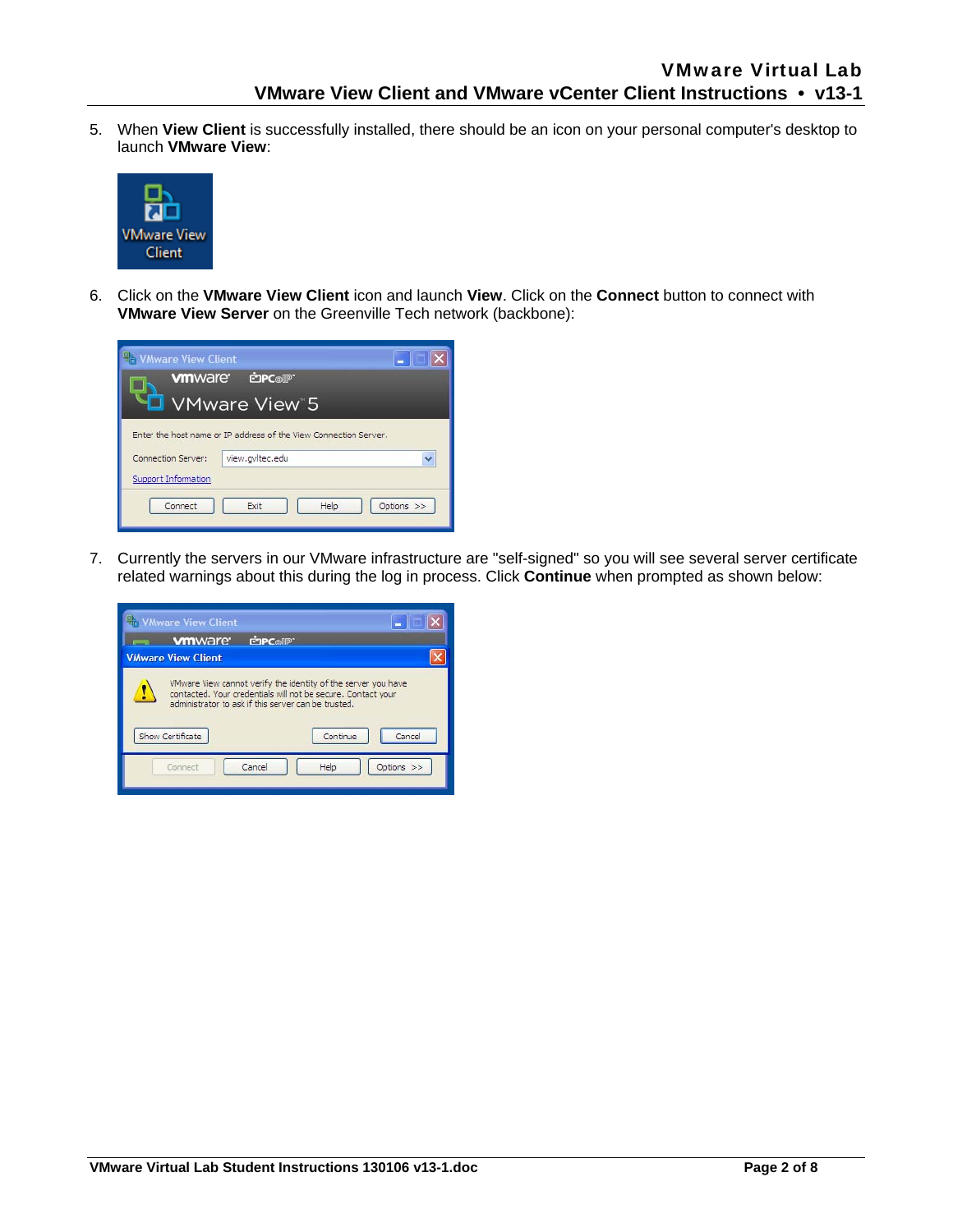8. Once your personal computer is connected to our **VMware View Server**, you will be prompted to log in. Your **User name** is your **Blackboard user ID** which is also your **user name for GTC Gmail**; your temporary password is **Password01** :

| <b>Whware View Client</b><br>E I<br><b>COPC</b> OUP<br><b>vm</b> ware <sup>.</sup><br><b>U</b> VMware View 5 |                                    |  |
|--------------------------------------------------------------------------------------------------------------|------------------------------------|--|
| https://view.gvltec.edu                                                                                      | Enter your user name and password. |  |
| User name:                                                                                                   | your blackboard id                 |  |
| Password:                                                                                                    |                                    |  |
| Domain:                                                                                                      | Ÿ<br><b>VMWARE</b>                 |  |
| Support Information                                                                                          |                                    |  |
| Cancel<br>Help<br>Login                                                                                      |                                    |  |

9. The **first time you log in** to the **VMware View Server**, you will be asked to **change your password**. You will be changing your password in a **Microsoft Server 2008 R2 domain** with strict password permissions set. The name of the domain is **vmware.local** which is used for all on campus connections. Use a strong password for this connection. Remember your strong password because there is NO password reset utility. If you forget your password or make a mistake on your password, you will have to contact the System Administrator to reset your password which could take several hours or days. Protect your password:

| <b>VMware View Client</b>  |                                                  |    |
|----------------------------|--------------------------------------------------|----|
|                            | Your password must be changed before logging on. |    |
|                            | OK                                               |    |
| <b>Whymare View Client</b> | <b>VM</b> Ware cope                              | L. |
|                            | <b>VMware View 5</b>                             |    |
| https://view.gvltec.edu    | You must change your password before continuing. |    |
| User name:                 | your_blackboard_id                               |    |
| Domain:                    | <b>VIVIWARE</b>                                  |    |
| Old Password:              |                                                  |    |
| New Password:              |                                                  |    |
| Confirm:                   |                                                  |    |
| Support Information        |                                                  |    |
|                            | Cancel<br>Login                                  |    |

For the strong password policy implemented on the **vmware.local** domain, visit **https://beausanders.org/vmware-links** and click on **Strong Passwords Policy**.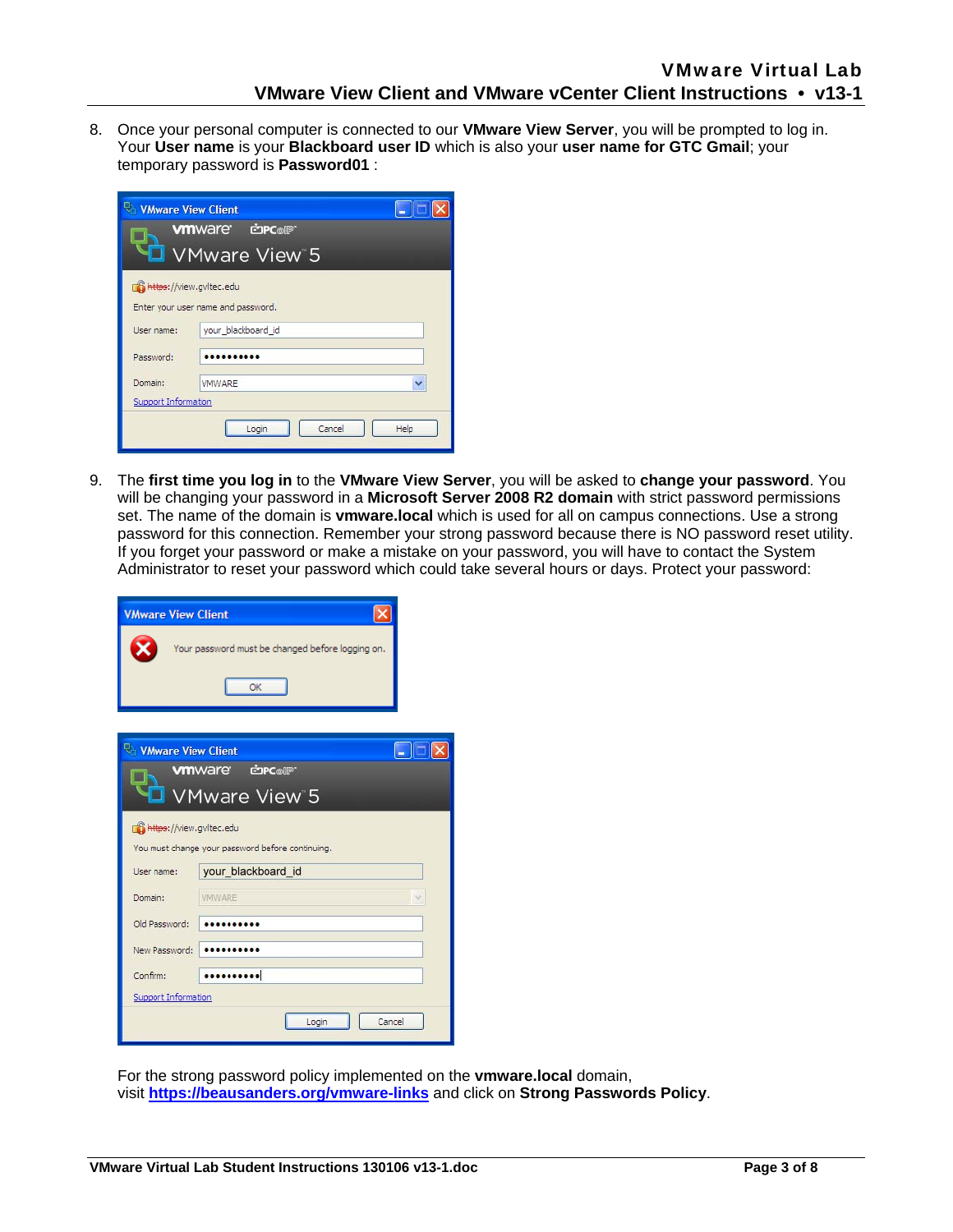- 10. Click **Login** once you have confirmed your strong password and saved it in a safe place.
- 11. When your strong password has been authenticated by the **Windows Active Directory domain controller**, you will be asked to pick a **VMware View Resource Pool** to join. Currently there is only one pool named **students** so select it and click the **Connect** button:

| <b>Whware View Client</b><br><b>vm</b> ware cone<br><b>U</b> VMware View 5 |              |
|----------------------------------------------------------------------------|--------------|
| students<br>宝<br>Log on to desktop                                         |              |
| Display: Full Screen<br>Support Information                                | $\checkmark$ |
| Connect<br>Exit                                                            | Help         |

- 12. When you have successfully logged in to the **VMware View Server**, you will see a **Windows XP Professional** desktop that was built for this session. You will notice that Windows XP will have to complete the last steps of its installation, like it would when launching a new XP users' desktop. This is a *temporary desktop*. This is called a **non-persistent desktop**. When you finish your session in our **VMware Virtual**  Lab, this non-persistent desktop will be destroyed, so do not save any critical information in Windows XP on the **VMware View Server**.
- 13. Now we will move to **Section Two** of these instructions to learn how to connect to the **VMware vCenter Server**.

These instructions assume that you are using a Microsoft Windows operating system on your personal computer. VMware has released versions of **VMware View Client for Android, iPad, and Ubuntu Linux**. You will find links to more information and/or downloads for these other versions of **VMware View Client** at **https://beausanders.org/vmware-links**.

Connecting to the **VMware Virtual Lab** using **VMware View** is *limited to off campus remote connections only*. Greenville Tech has purchased a limited number of simultaneous connections (seats) that can connect to our campus network (backbone) and the **VMware Virtual Lab from off campus**, so we do not want to use **VMware View licenses** except when off campus.

Once connected to the Greenville Tech network *OR* while on campus and using the Greenville Tech network (backbone) you will connect to the **VMware Virtual Lab** via **VMware vSphere Client** to the **VMware vCenter Server** which is explained in Section Two of these instructions.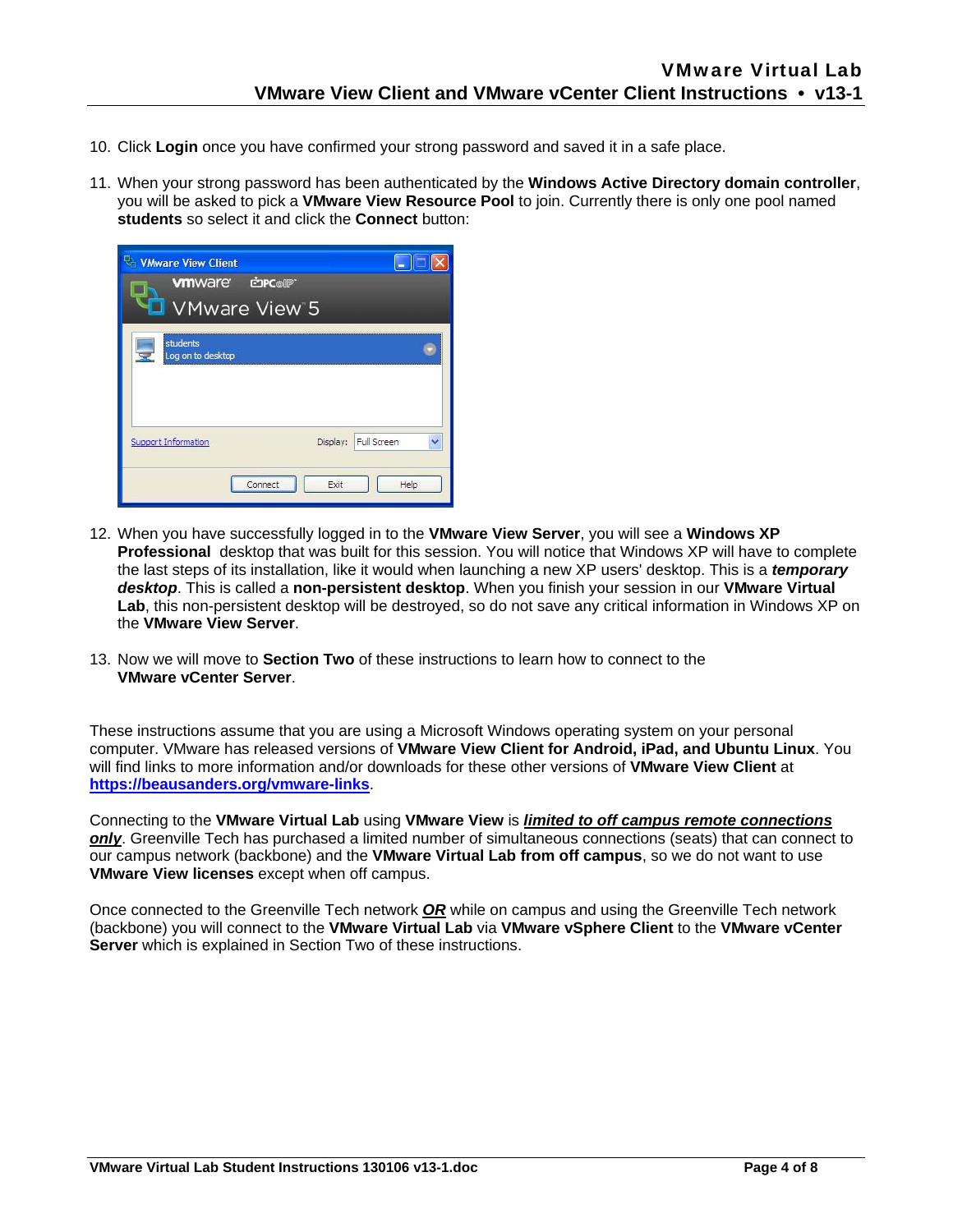### **Section Two: Logging in to VMware vCenter and Launching Your Virtual Machine**

1. Once you have remotely logged into **VMware View** *from off campus OR* successfully logged in to one of our lab computers on campus, look for the **VMware vSphere Client** icon on the desktop and click on it to start logging in to our **VMware vCenter Server**:



2. Next you will see the **VMware vSphere Client** log in screen. Enter the **host name** for our **VMware vCenter Server** which is **vcenter.vmware.local**. Once again enter your Blackboard user ID for your **VMware User name** and enter your strong password entered in the **VMware View Client** and then click the **Login** button:

| <b>EV VMware vSphere Client</b>                                  |                                                                                                                                                                                                                                                                 |
|------------------------------------------------------------------|-----------------------------------------------------------------------------------------------------------------------------------------------------------------------------------------------------------------------------------------------------------------|
| <b>vm</b> ware<br>VMware vSphere"<br>Client                      |                                                                                                                                                                                                                                                                 |
| vCenter Server.<br>IP address / Name:<br>Hser name:<br>Password: | To directly manage a single host, enter the IP address or host name.<br>To manage multiple hosts, enter the IP address or name of a<br>vcenter.vmware.local<br>your blackboard id<br>*************<br>Use Windows session credentials<br>Close<br>Help<br>Login |

3. Once again because we have "self-signed" our server certificates you will get a warning screen as shown below. Click **Ignore** and move forward to vCenter.

| <b>Security Warning</b>                                                                                                                                                                                                                                                                                                                              |  |  |
|------------------------------------------------------------------------------------------------------------------------------------------------------------------------------------------------------------------------------------------------------------------------------------------------------------------------------------------------------|--|--|
| Certificate Warnings<br>An untrusted SSL certificate is installed on "vcenter, ymware, local" and secure communication<br>cannot be quaranteed. Depending on your security policy, this issue might not represent a<br>security concern. You may need to install a trusted SSL certificate on your server to prevent this<br>warning from appearing. |  |  |
| Click Ignore to continue using the current SSL certificate.                                                                                                                                                                                                                                                                                          |  |  |
| <b>View Certificate</b><br>Cancel<br>Ignore<br>."Install this certificate and do not display any security warnings for "vcenter, ymware, local".                                                                                                                                                                                                     |  |  |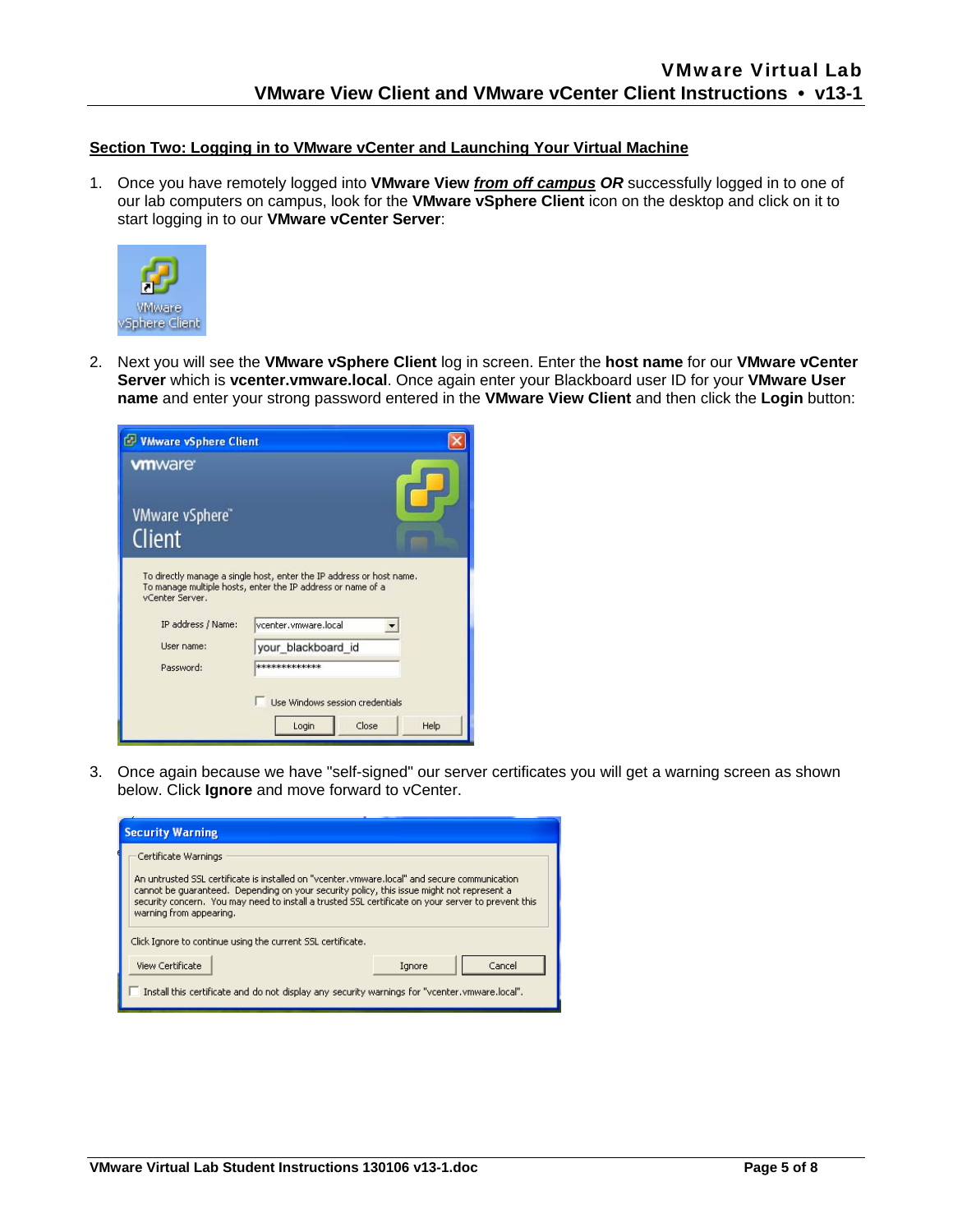4. Now you will enter our **VMware vCenter Server** and see the first screen of the management system as shown below. Click on **Hosts and Clusters** to get to your virtual machine:



5. Next you will see the **VMware vCenter Server Management screen**. It has many tabs and options, but you will only use a few of them to launch your virtual machine. First you will need to expand the tree in the left pane of the screen so you can access your virtual machine:



- 6. At this point you will want to work from left to right across the **vCenter screen**. Expand the tree on the left as far as you can and select your virtual machine which is at the end of your branch of the tree. You will recognize the name as your Blackboard user ID.
- 7. Next click on **Power on the virtual machine** as pointed out in the previous screen shot.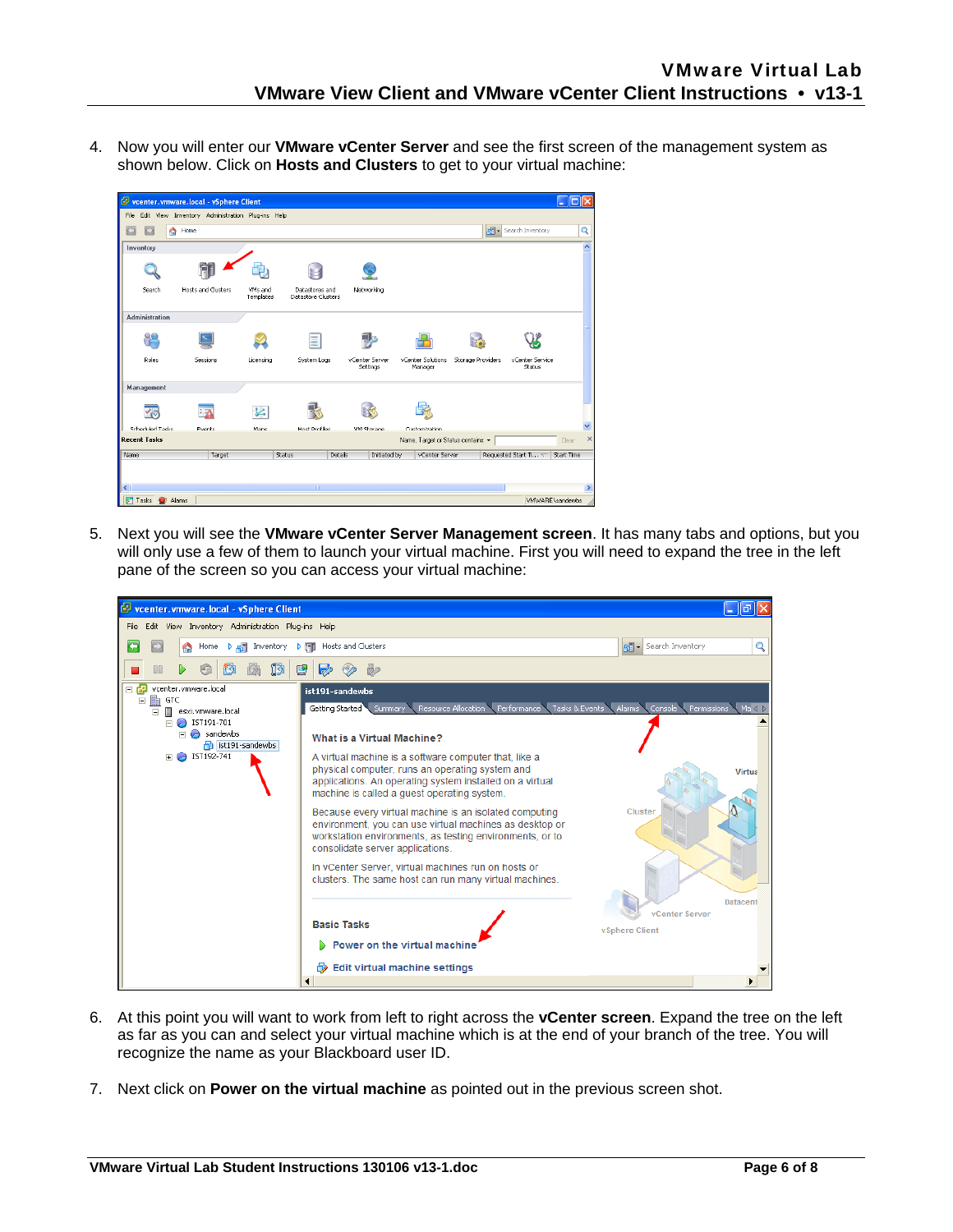8. Now click on the **Console** tab to see your virtual machine boot up.



9. Just like **VMware Workstation**, you will need to click your mouse in the virtual machine frame to change focus to the guest operating system. Then press **Ctrl-Alt-Enter** at the same time to enlarge your virtual machine to **full screen**. To toggle back to the **vCenter frame**, once again press **Ctrl-Alt-Enter** at the same time.

Your **Red Hat Academy virtual machine** is an exact duplicate of the VMs in our ET314 classroom:

- Classroom server: **rha-server.vmware.local** (IP address **192.168.0.254/24)**
- Classroom subnet: **192.168.0.0/24**
- All of your work will be saved on your virtual machine server which can be accessed remotely off-campus using **VMware View Client** and locally on campus using **VMware vSphere Client**
- Lab grades completed either remotely or on campus are saved on the Red Hat Academy server in Raleigh
- Only you, VMware Virtual Lab administrators (3), Greenville Tech IT administrators, and Tutors have access to your virtual machine; no other student can log in to your virtual machine
- If you are taking more than one Greenville Tech RHA Linux course, you will have only one virtual machine to use for all of your classes
- The Greenville Tech wireless student network is considered "off-campus" for this VMware implementation; you will need to access the VMware Virtual Lab via **VMware View Client** when using the **Greenville Tech wireless network**
- Your virtual machine will be deleted as soon as the semester is over